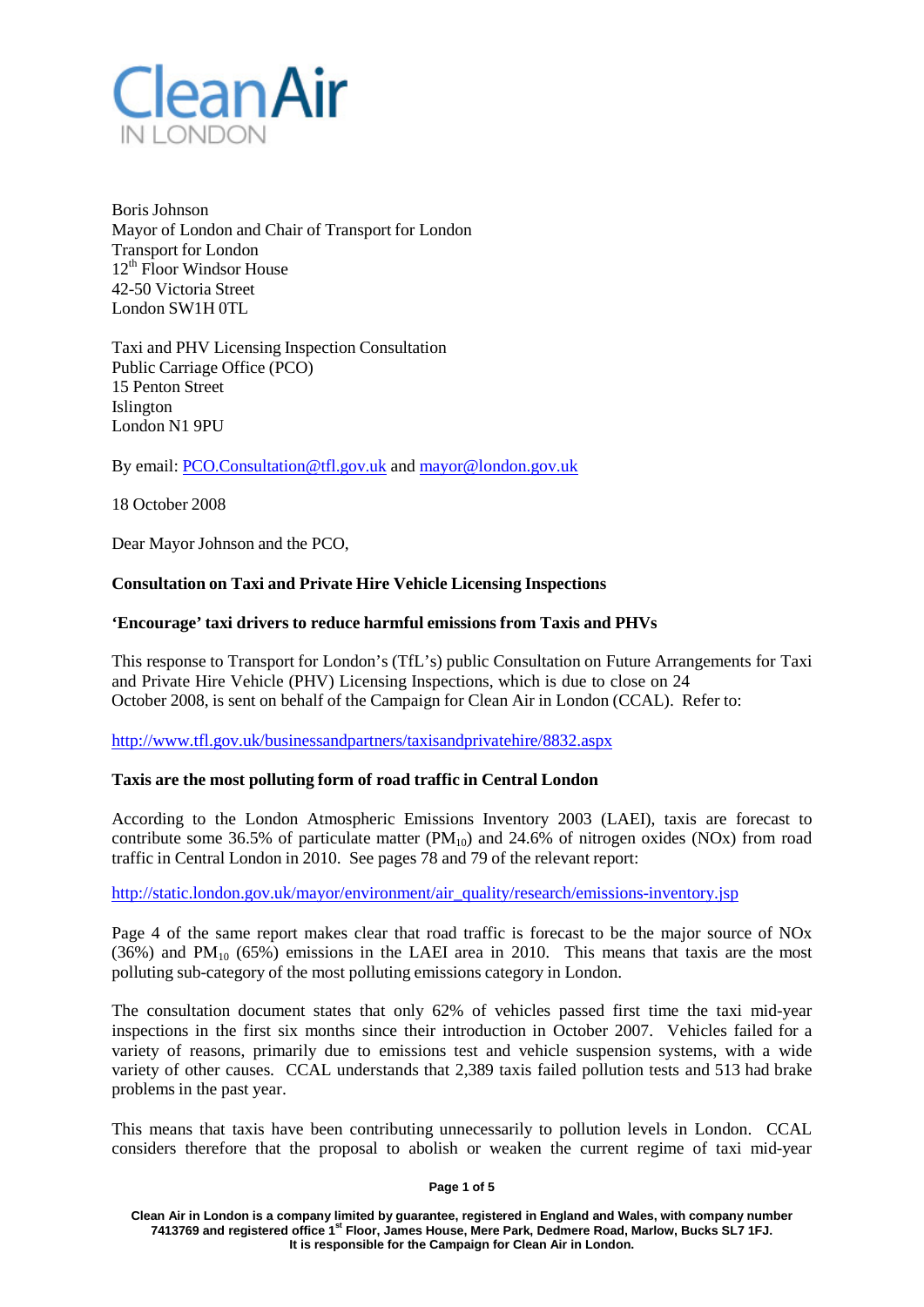

inspections cannot be justified on the basis of the facts or proposals presented by TfL. CCAL urges Mayor Johnson and the PCO instead to strengthen, rather than weaken, emission control measures for London's Taxis and PHVs.

# **The Mayor has a duty to 'work towards' Limit Values**

The Mayor of London has a statutory duty to 'work towards' the Limit Values for particulate matter  $(PM_{10})$  and nitrogen dioxide  $(NO_2)$ . In CCAL's view, Mayor Johnson would breach this statutory duty if taxi mid-year inspections were removed without fully, directly and robust offsetting measures being in full operation. CCAL notes that no such measures are currently proposed.

## **Principles to adopt in reducing pollution from Taxis and PHVs**

CCAL considers that the following principles should be considered as a package as Mayor Johnson and the PCO consider how best to deliver a sharp reduction in harmful emissions from Taxis and PHVs.

- 1. Taxis and PHVs provide a vital service: Please take full account of the importance of the public service provided by Taxis and PHVs.
- 2. The polluter must pay: The polluter must pay the full environmental cost of his/her actions. In this case, the polluter is the user of the service i.e. the passenger. Please raise fares therefore to cover the cost of necessary action to reduce sharply harmful emissions from Taxis and PHVs. CCAL would support fare rises to compensate fully operators for the 'opportunity cost' of a Taxi or PHV being off the road for testing.
- 3. Euro IV or better: Taxis should be required to meet no less than Euro IV engine emissions standards for particulate matter and NOx by the earliest possible time. Euro IV engine emission standards are, in general, half as polluting as the current Euro III engine emission standards. CCAL encourages the government (copied) to offer massive incentives to accelerate the adoption, at least, of such standards by 2010. Low emission taxis would presumably exceed such standards.
- 4. PHVs must meet or exceed Taxi emission standards in the most polluted areas: All PHVs carrying fare paying passengers in the most polluted parts of London should be required at least to match the highest emissions standards applying to Taxis e.g. currently Euro III or better. This could be implemented through the use of colour- coded stickers with one colour allowing say London-wide access for PHVs and another prohibiting the most polluting PHVs from the most polluted parts of London. CCAL would support measures to ban older diesel-engined PHV's from the most polluted parts of Central London.
- 5. Apply Taxi testing standards to PHVs: PHVs should be subject to mid-year, full year and spot check inspections in the same way that Taxis are. These should replace MOT only inspections. They should be set at the 'higher emissions standards' applicable to either.
- 6. Effective enforcement is essential: Effective enforcement must play an important part in regulating Taxis and PHV. In CCAL's view, TfL's facts show that taxi mid-year inspections are currently essential. If first time pass rates for taxi mid-year, full year and spot check inspections indicate in future that there is a very high level of day to day

#### **Page 2 of 5**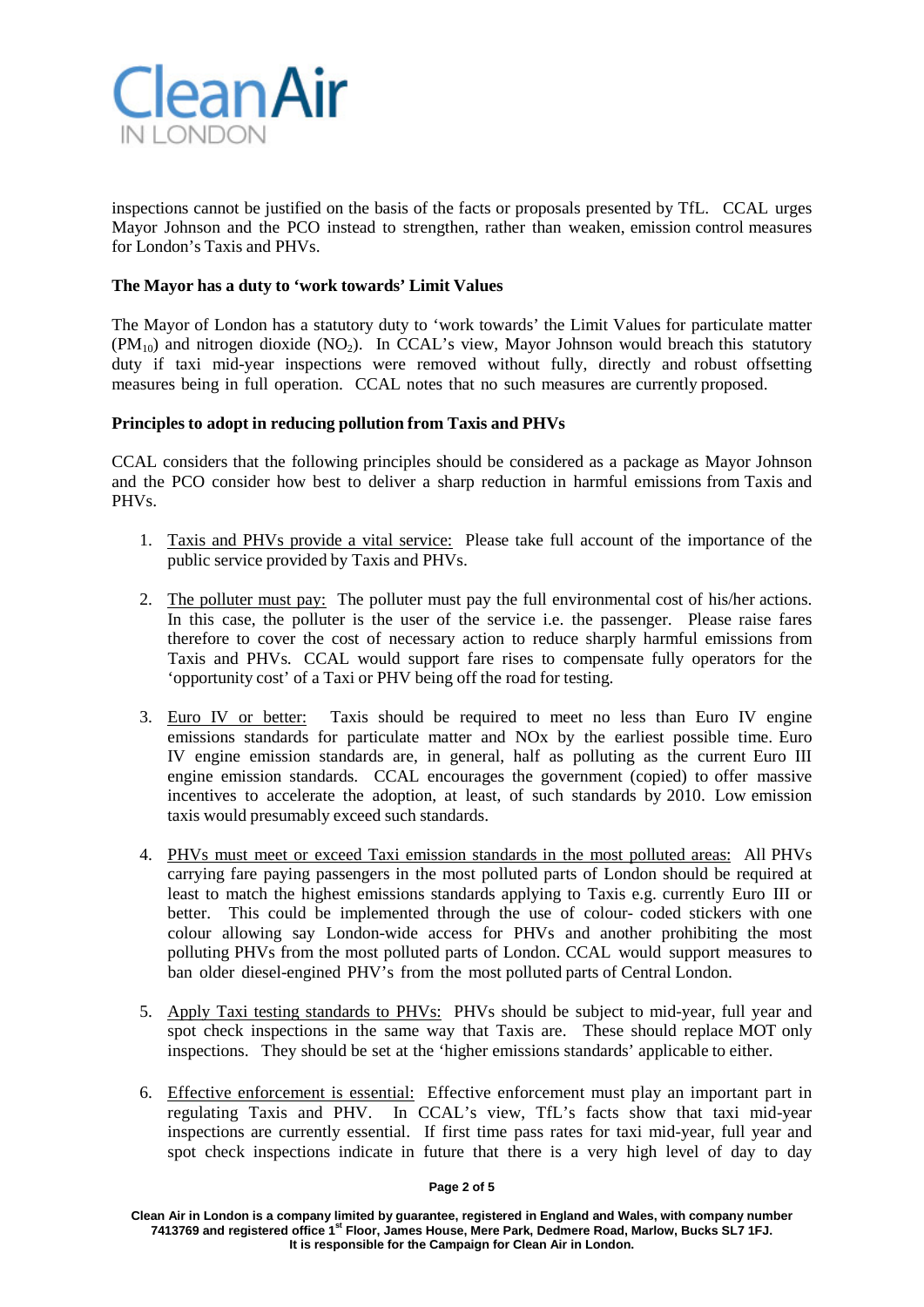

compliance with emission standards (say 90-95%), CCAL would support then a trial of reverting to annual inspections.

- 7. Systemic solutions: Such a low first time pass rate indicates that there is likely to be a systemic problem with compliance with emissions standards. What is the cause of this serious problem and what will be done about it and when? With Taxi and PHV drivers amongst the most exposed to harmful air pollution, the majority of them should welcome (at least in private) tighter emission standards paid for (rightly) by their passengers. A systemic problem must be addressed through systemic action.
- 8. Taxi Emissions Strategy: It is essential that an ambitious new Taxi Emissions Strategy is put in place within weeks to succeed that which expired on 30 June 2008.

<http://www.tfl.gov.uk/businessandpartners/taxisandprivatehire/1392.aspx>

In CCAL's view it is essential that measures are included within this Strategy that take account fully of the need to comply with air quality laws. Such a Strategy should address fully all the principles outlined above.

### **Response to Consultation Options**

These responses must be considered in conjunction with the rest of this submission.

In respect of the current, narrow, consultation Options, CCAL has the following responses.

Option 1 Oppose.

By TfL's own admission this Option could result in 'higher levels of pollution' [from the most polluting form of road traffic in the most polluted areas] with no effective offsetting mechanism(s) proposed.

Option 2 Oppose.

The positive and negative incentives proposed would not necessarily ensure that 'vehicles are well maintained at all times' as TfL suggests. Rather they may simply encourage unofficial checks immediately before formal testing!

Option 3 Oppose.

As TfL states, 'vehicle age is not necessarily an indicator of the standard of maintenance or state of repair'.

None of the above Options seems likely to achieve the third of the main aims of the consultation i.e. 'To simplify arrangements and reduce the administrative burden on owners without compromising safety standards *or reducing the overall condition of licensed vehicles throughout the annual licensing cycle*'.

CCAL considers that the consultation is biased towards removing mid-year inspections since all Options put forward would represent a weakening of the current regime and none would tighten the

#### **Page 3 of 5**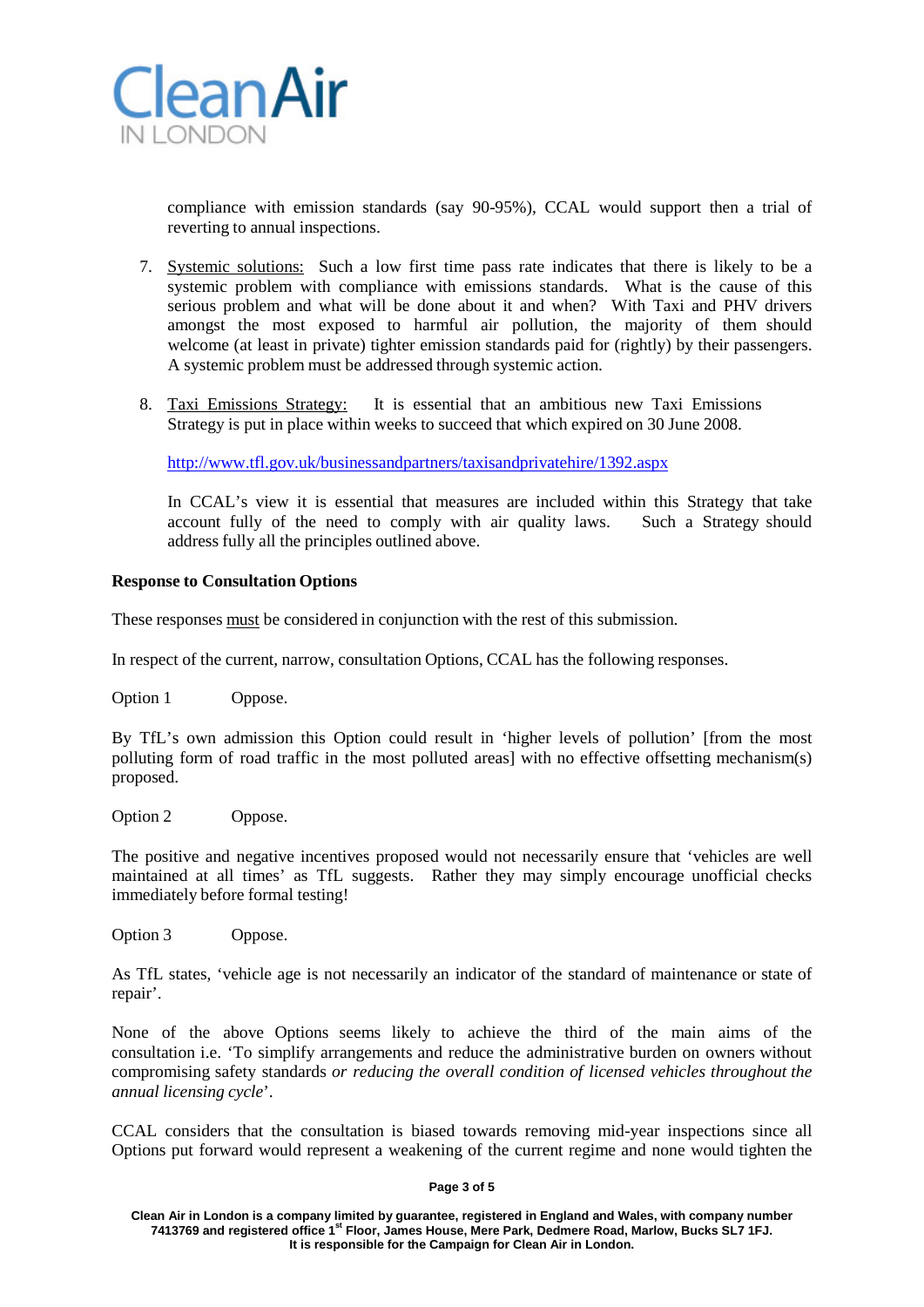

existing regime as seems needed.

CCAL considers that TfL's consultation is set too narrowly to consider just the need to 'allow TfL to cover its costs and safeguard London's travelling public'. What about the health of hundreds of thousands of Londoners who are exposed to levels of air pollution that are well in excess of the maximum levels recommended by the World Health Organisation?

CCAL is concerned that Mayor Johnson does not seem to appreciate yet the scale and urgency of the action he needs to take if air quality laws are to be complied with in London. CCAL would be pleased therefore to meet Mayor Johnson and/or his advisers to discuss these proposals as proposed in his letter dated 31 July 2008.

Please confirm receipt of this letter.

With best wishes.

Yours sincerely

Simon Birkett

Principal Contact Campaign for Clean Air in London

By hand: Winston Fletcher, Chair, The Knightsbridge Association Carol Seymour-Newton, Honorary Secretary, The Knightsbridge Association

Cc:

The Rt. Hon. Hilary Benn MP, Secretary of State for Environment, Food and Rural Affairs The Rt. Geoff Hoon MP, Secretary of State for Transport Lord Hunt, Minister for Air Quality Sir Simon Milton, Deputy Mayor **ORGANISATIONS** Helen Ainsworth, EU and International Air Quality, Defra Jenny Bates, London Regional Campaigns Co-ordinator, Friends of the Earth Patricia Brown, Chief Executive, Central London Partnership Simon Davies, Department for Transport Nick Fairholm, Transport for London Tim Hockney, Executive Director, London First Professor Frank Kelly, Kings College London Sarah Legge, GLA Principal Policy Adviser – Air Quality Blake Ludwig, Campaign Director, Alliance Against Urban 4x4s Professor Bob Maynard, Health Protection Agency Philip Mulligan, Chief Executive, Environmental Protection UK Derek Picot, Chairman, The Knightsbridge Business Group Dragomira Raeva, EU Policy Unit, European Environmental Bureau Dr Martin Williams, Head of Air Quality and Industrial Pollution Programme, Defra Tim Williamson, National Air Quality Assessment, Defra

#### **Page 4 of 5**